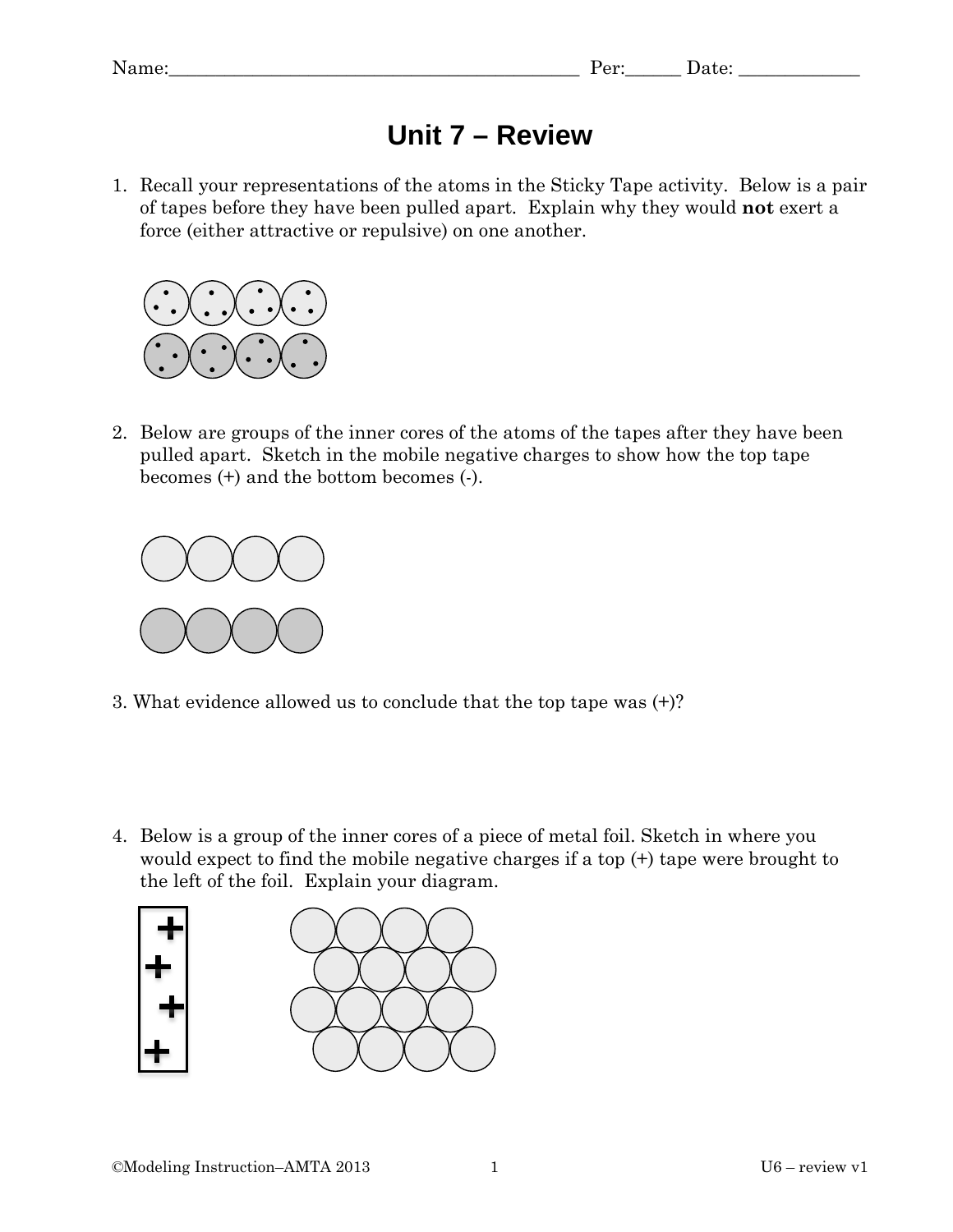- 5. Describe how JJ Thomson concluded that the mobile charged particle in the atom had a  $(-)$  charge.
- 6. A solution of salt conducts electricity; a solution of sugar does not. Explain.

7. Below left is a 2-D array that represents an ionic lattice. At right is a 2-D array that represents a molecular solid. In what ways are they similar? In what ways are they different?



- 8. What evidence helped us to conclude that chloride ions have a (–) charge?
- 9. How do you decide how many ions of each type combine to form an ionic compound?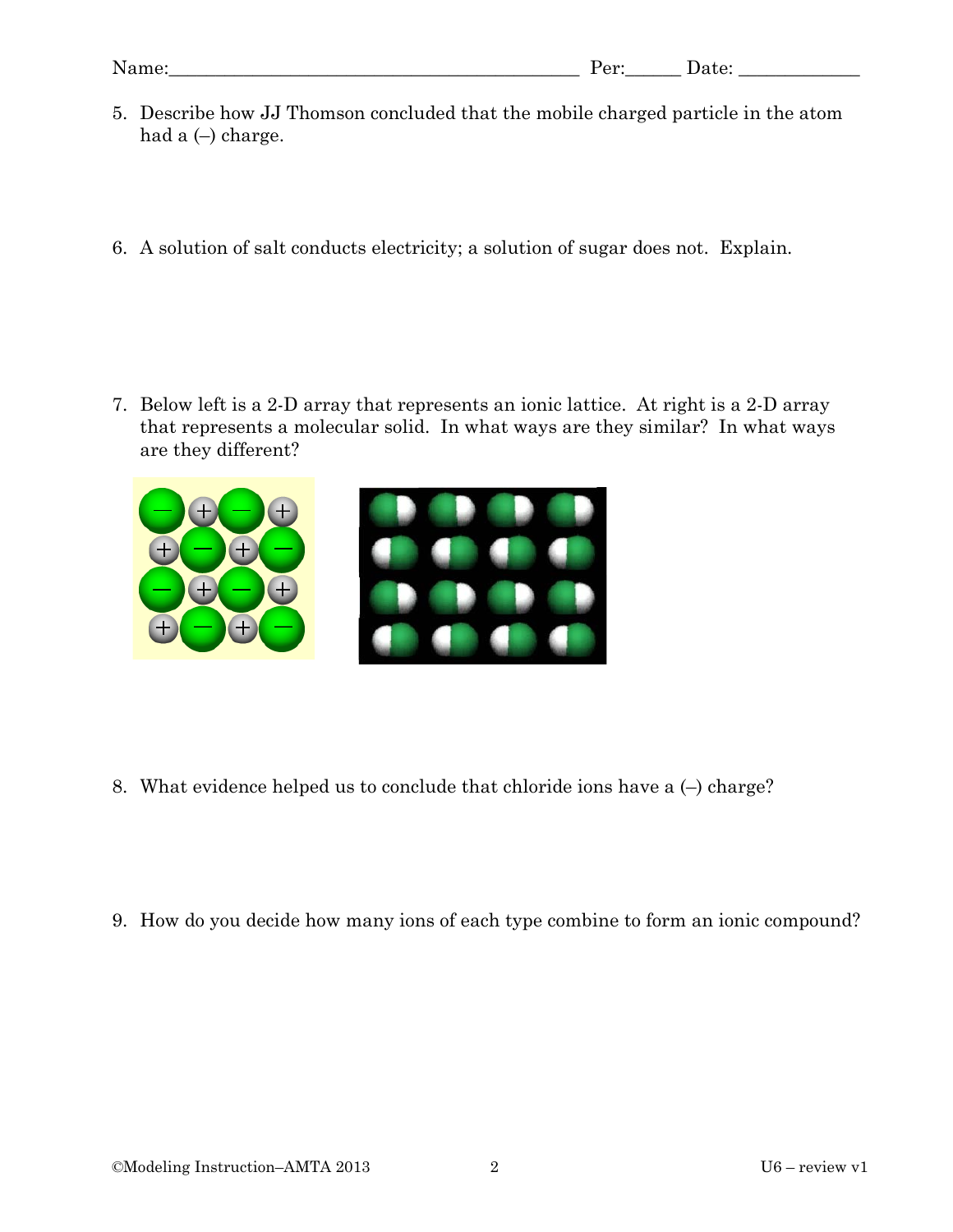- 10.Why do ionic solids have higher melting and boiling points than do most molecular solids?
- 11.Why do we use the term "formula unit" rather than "molecule" when we refer to the simplest repeating unit of an ionic solid?

12. How many ions are formed when solid  $\text{Na}_2\text{SO}_4$  dissolves? In what ways are the  $(+)$  and  $(-)$  ions different?

13.Apart from making life difficult for beginning chemistry students, why do chemists refer to  $CO<sub>2</sub>$  as carbon dioxide, yet use the name tin(IV) oxide to describe  $SnO<sub>2</sub>$ ?

- 14.Make sure that you know which combinations of elements give rise to ionic compounds and which form molecular compounds.
- 15.Make sure that you are familiar with the names, formulas and charge of the common ions you were assigned to learn so that you can readily name ionic compounds as well as write formulas for compounds whose names are given.